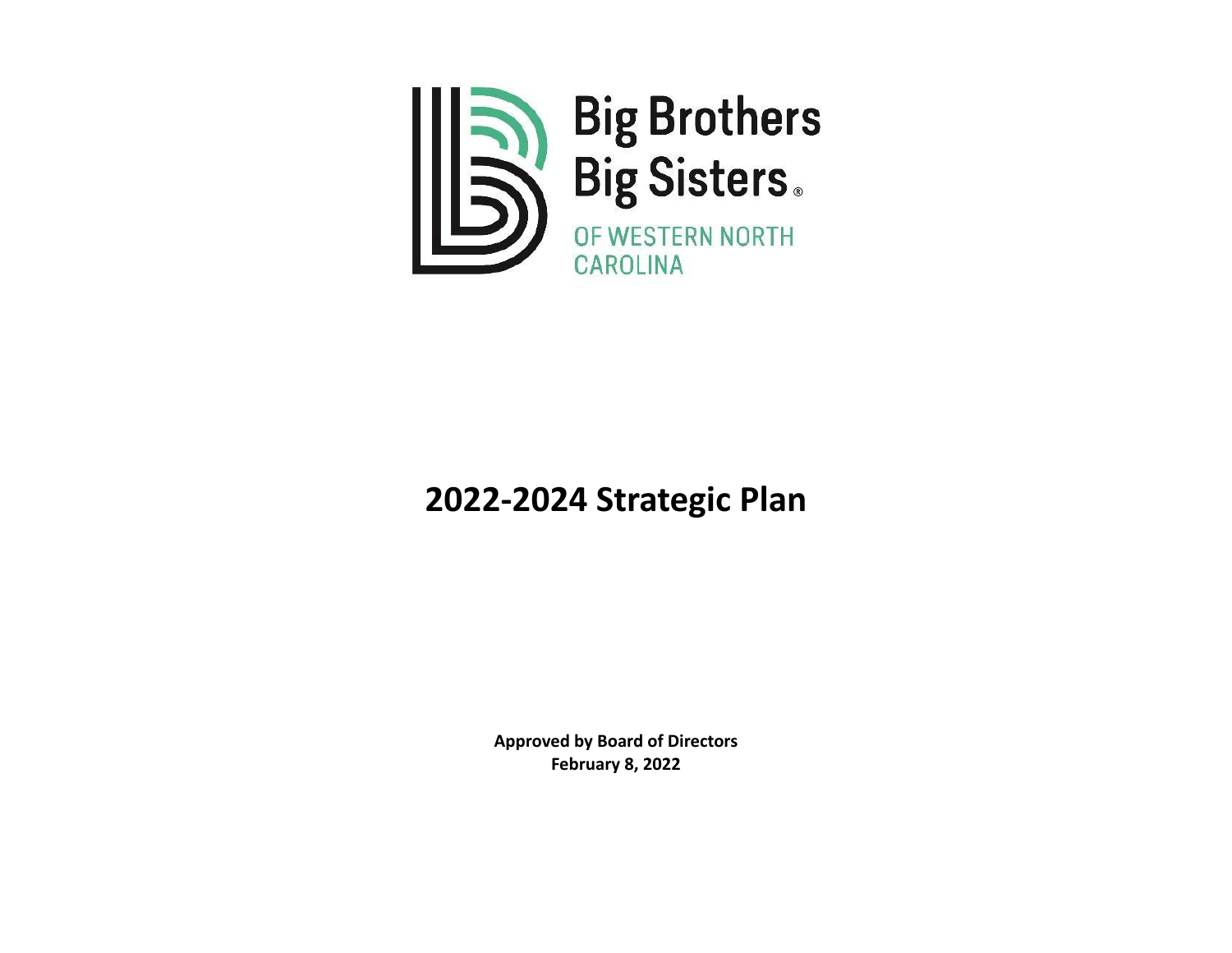#### **VISION**

#### All youth achieve their full potential

#### **MISSION**

Create and support one-to-one mentoring relationships that ignite the power and promise of youth.

### **CORE VALUES**

- Child safety is a top priority in our practices.
- We respect and value diverse life experiences and heritages and ensure that all voices are valued and heard.
- We value our relationships with parents/ guardians.
- We make and develop relationships that ignite the potential of youth.
- We ensure that volunteers receive effective training and individualized attention from staff.
- The longer a youth remains matched, the more impact there is for the youth.

## **STRATEGIC DIRECTIONS**

The following strategic directions will guide Big Brothers Big Sisters of Western North Carolina's work:

- A. **EXPAND YOUTH MENTORING SERVICES THROUGHOUT WESTERN NORTH CAROLINA** Focus on recruitment! Increase matches in the 18 county service area, particularly concentrating on increasing the number of males and people of color.
- B. **PROMOTE JUSTICE, EQUITY, DIVERSITY, AND INCLUSION (JEDI)** Use an equity lens in all programmatic and administrative decisions. Develop authentic and equitable relationships to focus on community trust building, collaboration, and partnerships. Provide training, resources and support throughout the organization.
- C. **FOSTER EMPLOYEE AND TEAM STEWARDSHIP -** Create a culture where employees and volunteers are empowered, supported, are able to set healthy boundaries to prevent burnout, encouraged to spark creativity and grow professionally. We affirm to take care of all teams by focusing on retaining staff, reviewing compensation & benefits; adequate staffing levels; appreciating Bigs; and strengthening the Regional Board of Directors and Advisory Councils.
- D. **IMPROVE AND EXPAND MARKETING AND COMMUNICATIONS** -Raise the visibility and highlight the relevance of BBBSWNC externally. Improve internal communication among branches, staff, board, and volunteers.
- E. **ENSURE AND INCREASE FINANCIAL SUSTAINABILITY** Diversify funding beyond grants & other restricted sources to include events, corporate giving, individual donors, and estate planning. Increase reserve funds.
- **F. MOVE TO A REGIONAL MODEL WHILE BALANCING THE UNIQUE ATTRIBUTES OF EACH COMMUNITY**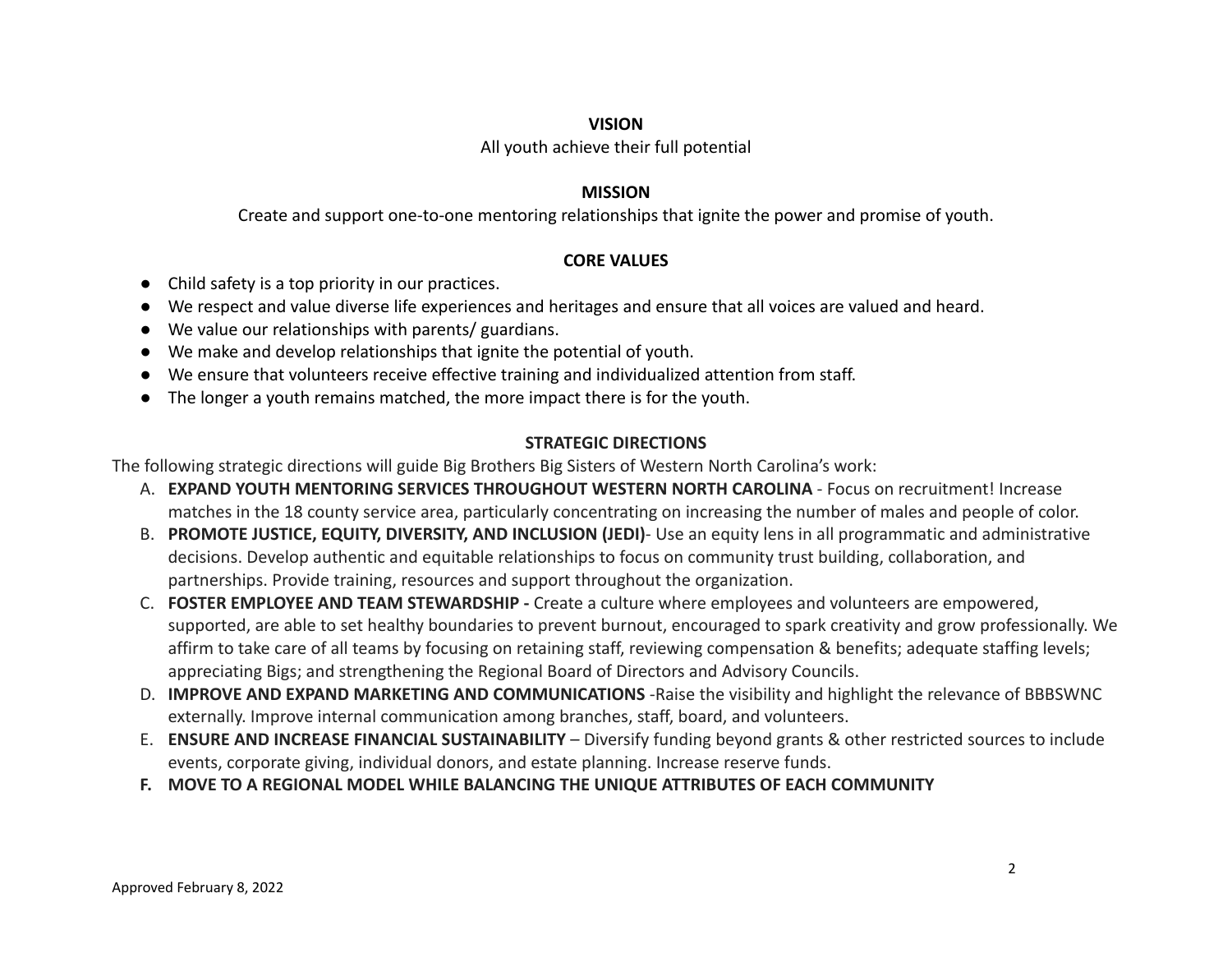# **STRATEGIC DIRECTIONS, GOALS, and OBJECTIVES**

| A. EXPAND YOUTH MENTORING SERVICES THROUGHOUT WESTERN               | Who Leads*          | <b>By When</b> | <b>Status</b> | <b>Investment</b>                   |
|---------------------------------------------------------------------|---------------------|----------------|---------------|-------------------------------------|
| <b>NORTH CAROLINA - Focus on recruitment! Increase matches in</b>   |                     |                |               | <b>Needed over</b><br>2021 baseline |
| the 18 county service area, particularly concentrating on           |                     |                |               |                                     |
| increasing the number of males and people of color.                 |                     |                |               |                                     |
| <b>Key indicators of success</b>                                    |                     |                |               |                                     |
| Increase the number of matches by 30% year over year in             |                     |                |               |                                     |
| each county.                                                        |                     |                |               |                                     |
| Increase the percentage of male Bigs 20% year over year.            |                     |                |               |                                     |
| Increase the percentage of mentors and Littles of color by          |                     |                |               |                                     |
| 20% year one, 30% year two and 35% year three.                      |                     |                |               |                                     |
| Goal 1: Prioritize mentor recruitment of males and people of color  |                     |                |               |                                     |
| as well as recruitment of Littles of color.                         |                     |                |               |                                     |
| Objective 1a: Identify what strategies have worked before in other  | <b>EQUITY</b>       | Complete       |               | No Cost                             |
| BBBS agencies to bring in people of color.                          |                     | August 22      |               | Anticipated.                        |
| Objective 1b: Meet with local nonprofit leaders of color about      | ZIP/RB/AC           | Complete       |               | No Cost                             |
| recommendations of how to engage communities of color and           |                     | December 23    |               | Anticipated.                        |
| build trust.                                                        |                     |                |               |                                     |
| Objective 1c: Create a LatinX focus committee to include volunteers | <b>ZIP</b>          | Start July 22  |               | Minimal                             |
| from every level within the organization as well as leaders within  |                     |                |               | investment.                         |
| the community and staff. Explore how to best serve Spanish          |                     |                |               |                                     |
| speaking communities and build trust.                               |                     |                |               |                                     |
| Objective 1d: Ensure all recruitment and marketing materials are    | <b>LatinX Focus</b> | Start May 22   |               | Dependent on                        |
| translated to Spanish. Research having a page on the website        | Committee/          | Complete       |               | translator cost                     |
| translated to Spanish. Discuss other needs related to the LatinX    | CC                  | March 23       |               | and website edit.                   |
| population.                                                         |                     |                |               |                                     |
| Objective 1e: Identify the communities of color in each county and  | JS/AC/PCS/          | Start April 22 |               | No Cost                             |
| develop strategies for engagement and partnership.                  | <b>ZIP</b>          | through FY24   |               | Anticipated.                        |
| Objective 1f: Reach out to sports teams and clubs in counties to    | VPP/PCS/AC          | Started Jan 22 |               | No Cost                             |
| explore volunteer opportunities.                                    |                     | through FY24   |               | Anticipated.                        |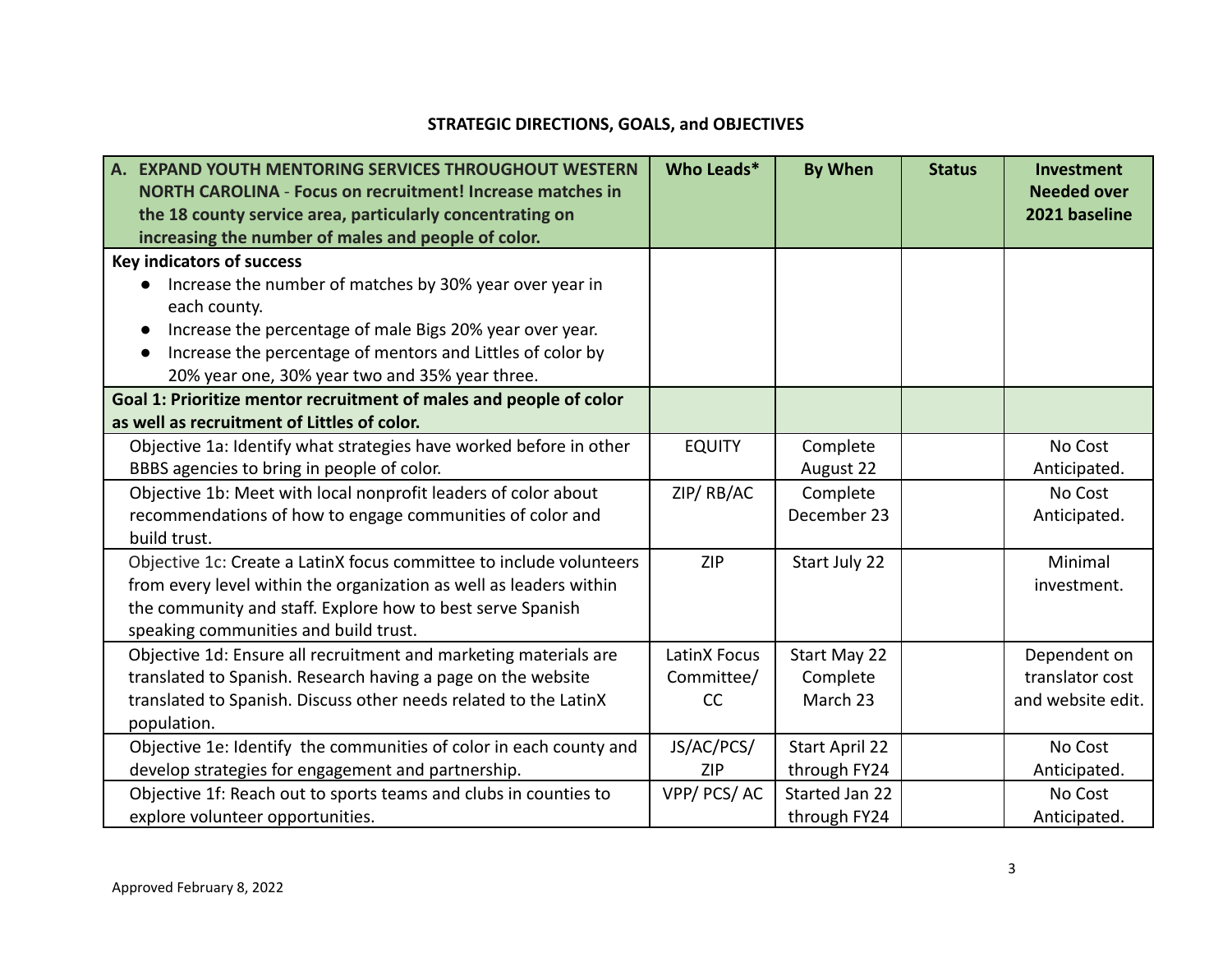| Objective 1g: Build relationships with churches and faith based       | ZIP/AC/PCS        | FY22-FY24            | No Cost          |
|-----------------------------------------------------------------------|-------------------|----------------------|------------------|
| communities to increase awareness and relevance of our program.       |                   |                      | Anticipated.     |
| Goal 2: Increase total number of children served.                     |                   |                      |                  |
| Objective 2a: Expand the High School Bigs Program to additional       | ZIP/AC/PCS        | FY22-FY24            | Minimal cost     |
| schools.                                                              |                   |                      | anticipated.     |
| Objective 2b: Implement Workplace Mentoring Program.                  | EVP/PCS           | FY22-FY24            | Minimal cost     |
|                                                                       |                   |                      | anticipated.     |
| Objective 2c: Develop partnerships with other child serving agencies  | ZIP/AC/PCS        | FY22-FY24            | Minimal cost     |
| (YMCA, My Daddy Taught Me That, Boys and Girls Clubs) to increase     |                   |                      | anticipated.     |
| the number of Littles served. Expand AmeriCorps footprint.            |                   |                      |                  |
| Objective 2d: Increase one-on-one mentoring plus programs.            | EVP/PCS           | FY22-FY24            | Minimal cost     |
|                                                                       |                   |                      | anticipated.     |
| Objective 2e: Create a committee to explore introducing the           | <b>ZIP</b>        | FY23-FY24            | Minimum \$5,000  |
| national Bigs in Blue program to WNC.                                 |                   |                      | investment.      |
| Goal 3: Continue strong training and support of Bigs.                 |                   |                      |                  |
| Objective 3a: Create an opportunity for Bigs to express their needs   | <b>BIGC/PCS</b>   | Started Jan 22       | Dependent on     |
| for support and training.                                             |                   | through FY24         | training costs.  |
| Objective 3b: Evaluate current training calendar and modules along    | ZIP/BIGC/PCS      | <b>Start June 22</b> | No Cost          |
| with the Big Interview process to streamline and improve              |                   | Complete by          | Anticipated.     |
| accessibility.                                                        |                   | Aug 22               |                  |
| Objective 3c: Continue to provide additional and topical training for | ZIP/PCS           | FY22-FY24            | Dependent on     |
| Bigs throughout the year.                                             |                   |                      | training costs.  |
| Objective 3d: Identify strategies for providing Big's JEDI training.  | <b>ZIP/EQUITY</b> | May 22               | No Cost          |
|                                                                       |                   | through FY24         | Anticipated.     |
| Objective 3e: Update Bigs' resource page on our website and           | EVP/GEM/          | Start July 22        | Dependent on     |
| review on a quarterly basis.                                          | CC                | through FY24         | cost to add page |
| Objective 3f: Research The Learning Exchange and other sources to     | <b>ZIP</b>        | FY 22-23             | Depends on       |
| determine what trainings are available for Bigs.                      |                   |                      | training costs.  |
| Goal 4: Enhance programs through feedback from Bigs, Littles, and     |                   |                      |                  |
| Caregivers.                                                           |                   |                      |                  |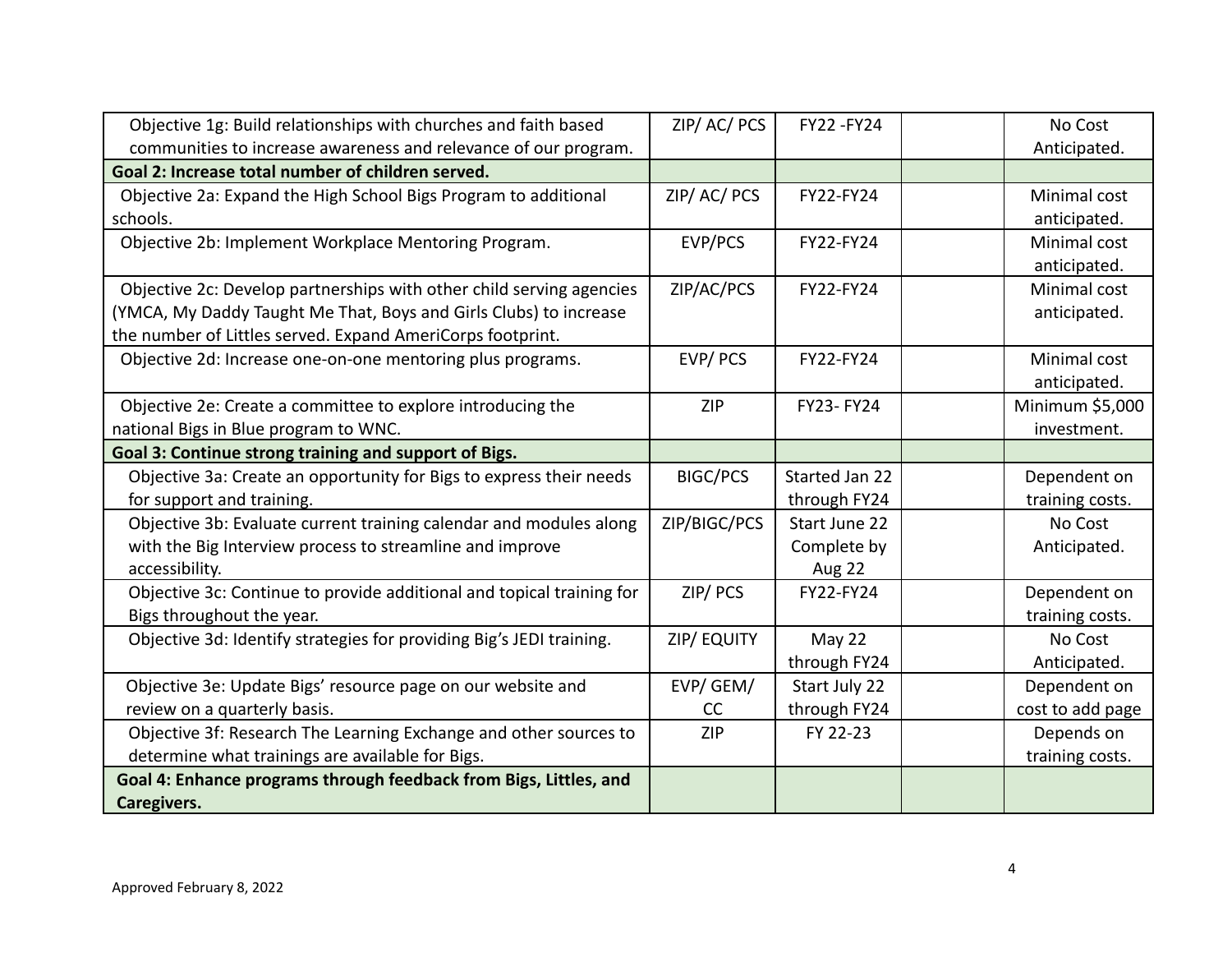| Objective 4a: Identify a committee to work on these objectives and<br>determine a time frame.                                                                                                                                                                                                                                      | <b>ZIP</b>               | July 22                    |               | No Cost<br>Anticipated.                            |
|------------------------------------------------------------------------------------------------------------------------------------------------------------------------------------------------------------------------------------------------------------------------------------------------------------------------------------|--------------------------|----------------------------|---------------|----------------------------------------------------|
| Objective 4b. Talk to other agencies to explore how they invite and<br>gather youth input and parent/ guardian input.                                                                                                                                                                                                              | <b>ZIP</b>               | FY22-FY24                  |               | No Cost<br>Anticipated.                            |
| Objective 4c. Create more opportunities for P/G to meet and<br>discuss issues and learn together.                                                                                                                                                                                                                                  | EVP/VP/PCS               | FY22 - FY24                |               | Dependent on<br>training format<br>and incentives. |
| Objective 4d: Analyze gathered data from participants to inform<br>programming.                                                                                                                                                                                                                                                    | EVP/VP/PCS               | August 22<br>through FY 24 |               | No Cost<br>Anticipated.                            |
| B. PROMOTE JUSTICE, EQUITY, DIVERSITY, and INCLUSION - Use an<br>equity lens in programmatic and administrative decisions and<br>develop authentic and equitable relationships to focus on<br>community trust building, collaboration and partnerships.<br>Provide training, resources and support throughout the<br>organization. | Who Leads*               | <b>By When</b>             | <b>Status</b> | Investment<br><b>Needed over</b><br>2021 baseline  |
| <b>Key indicators of success</b>                                                                                                                                                                                                                                                                                                   |                          |                            |               |                                                    |
| Equity Audit completed.<br>JEDI action plan completed.<br>Stakeholders from traditionally and historically marginalized<br>$\bullet$<br>communities report feeling included and valued throughout<br>the organization - via annual surveys.                                                                                        |                          |                            |               |                                                    |
| Goal 1: Conduct ongoing training for staff, Board, Council members                                                                                                                                                                                                                                                                 |                          |                            |               |                                                    |
| & volunteers in equity related to all types of oppression.                                                                                                                                                                                                                                                                         |                          |                            |               |                                                    |
| Objective 1a: Racial equity                                                                                                                                                                                                                                                                                                        | JS/JAC/<br><b>EQUITY</b> | FY22-FY24                  |               | Depends on<br>training costs.                      |
| Objective 1b: Gender, gender idenity/expression and sexual<br>orientation                                                                                                                                                                                                                                                          | JS/JAC/<br><b>EQUITY</b> | FY22-FY24                  |               | Depends on<br>training costs.                      |
| Objective 1c: Physical and Mental Disabilities                                                                                                                                                                                                                                                                                     | JS/JAC/<br><b>EQUITY</b> | FY22-FY24                  |               | Depends on<br>training costs.                      |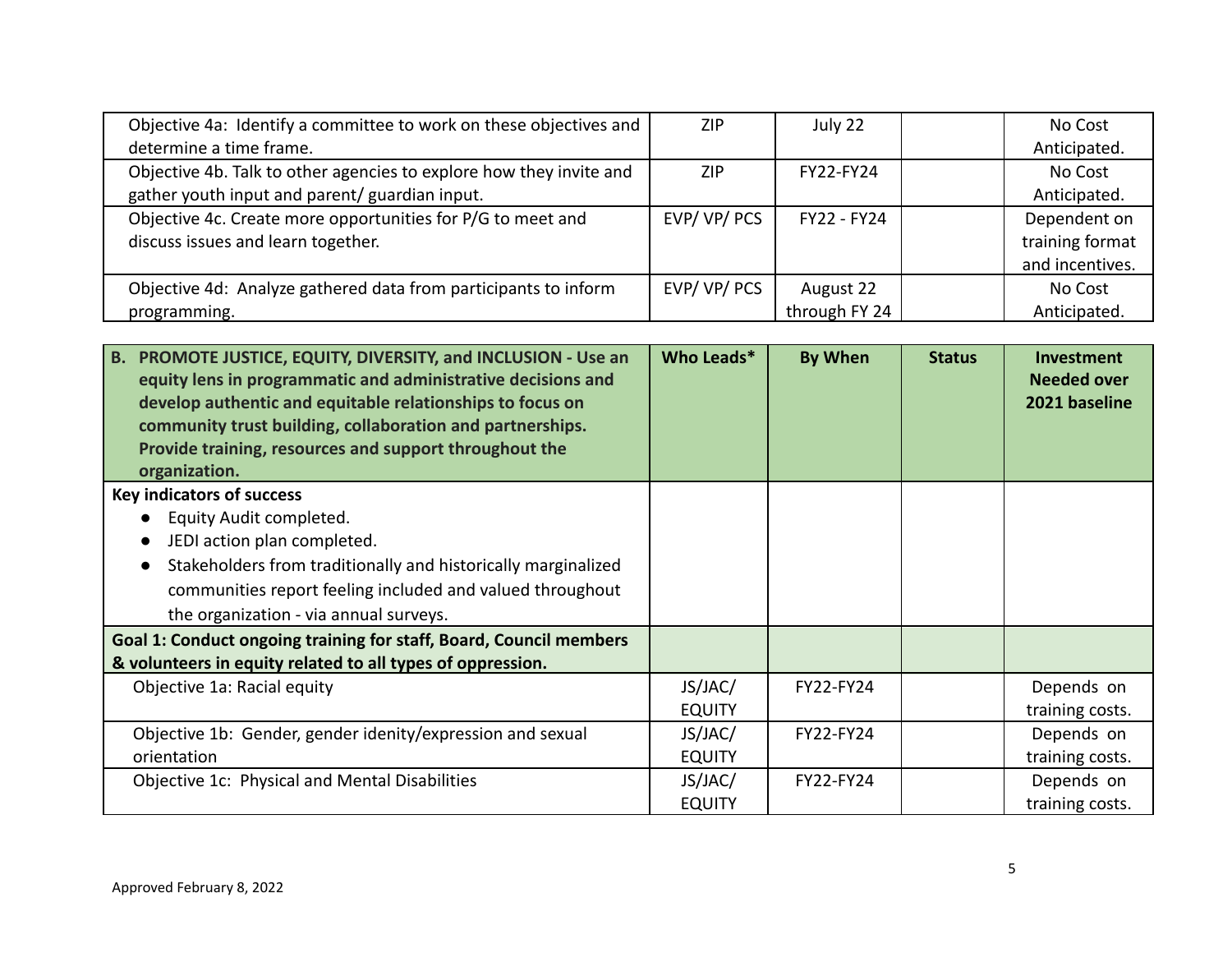| Objective 1d: Socioeconomic status/ class                            | JS/JAC/<br><b>EQUITY</b> | FY22-FY24             | Depends on<br>training costs. |
|----------------------------------------------------------------------|--------------------------|-----------------------|-------------------------------|
| Objective 1e: Cherokee culture                                       | Qualla                   | FY22-FY24             | Depends on                    |
|                                                                      | Committee                |                       | training costs.               |
| Objective 1f. Create a training and survey calendar, including       | EVP/GEM/                 | <b>Start March 22</b> | No cost                       |
| resources used.                                                      | JS/BDC                   | through FY24          | anticipated.                  |
| Goal 2: Seek experts to conduct an equity audit to examine internal  |                          |                       |                               |
| policies, procedures, and culture                                    |                          |                       |                               |
| Objective 2a: Identify local experts in various equity topics to     | EXEC/ZIP                 | Start May 22          | Dependent on                  |
| review our forms and processes.                                      |                          | through FY24          | expert charge.                |
| Objective 2b: Review internal forms, processes, and virtual and      | ZIP/CC/                  | Start July 22         | No cost                       |
| marketing materials and update with bias-free language.              | <b>EQUITY</b>            | Complete by           | anticipated.                  |
|                                                                      |                          | <b>Dec 22</b>         |                               |
| Objective 2c: Review internal forms, processes, and virtual and      | $ZIP/$ CC/               | Start July 22         | No cost                       |
| marketing materials for deficit-based language and update to         | <b>EQUITY</b>            | Complete by           | anticipated.                  |
| include asset-based language.                                        |                          | <b>Dec 22</b>         |                               |
| Goal 3: Identify a JEDI Action Committee (JAC) to create and         |                          |                       |                               |
| implement a JEDI Plan.                                               |                          |                       |                               |
| Objective 3a: Create a JAC committee composed of Regional Board,     | BC/CEO                   | Complete by           | No cost                       |
| Advisory Council and staff members as well as volunteers and         |                          | April 22              | anticipated.                  |
| community stakeholders.                                              |                          |                       |                               |
| Objective 3b: The JAC and Equity Team will meet together             | <b>JAC/EQUITY</b>        | Start July 22         | No cost                       |
| quarterly. Part of the meeting will be a deepening of the team's     |                          | through FY24          | anticipated.                  |
| equity lens and analysis.                                            |                          |                       |                               |
| Objective 3c: JAC will continue to meet to further the goals in the  | <b>JAC</b>               | Start July 22         | No cost                       |
| JEDI Strategic Planning direction, and discuss issues of inequities. |                          | through FY24          | anticipated.                  |
| Goal 4: Grow relationships with BIPOC (Black, Indigenous, and        |                          |                       |                               |
| People of Color) led groups, organizations, leaders, and             |                          |                       |                               |
| communities to deepen understanding of local stories and full        |                          |                       |                               |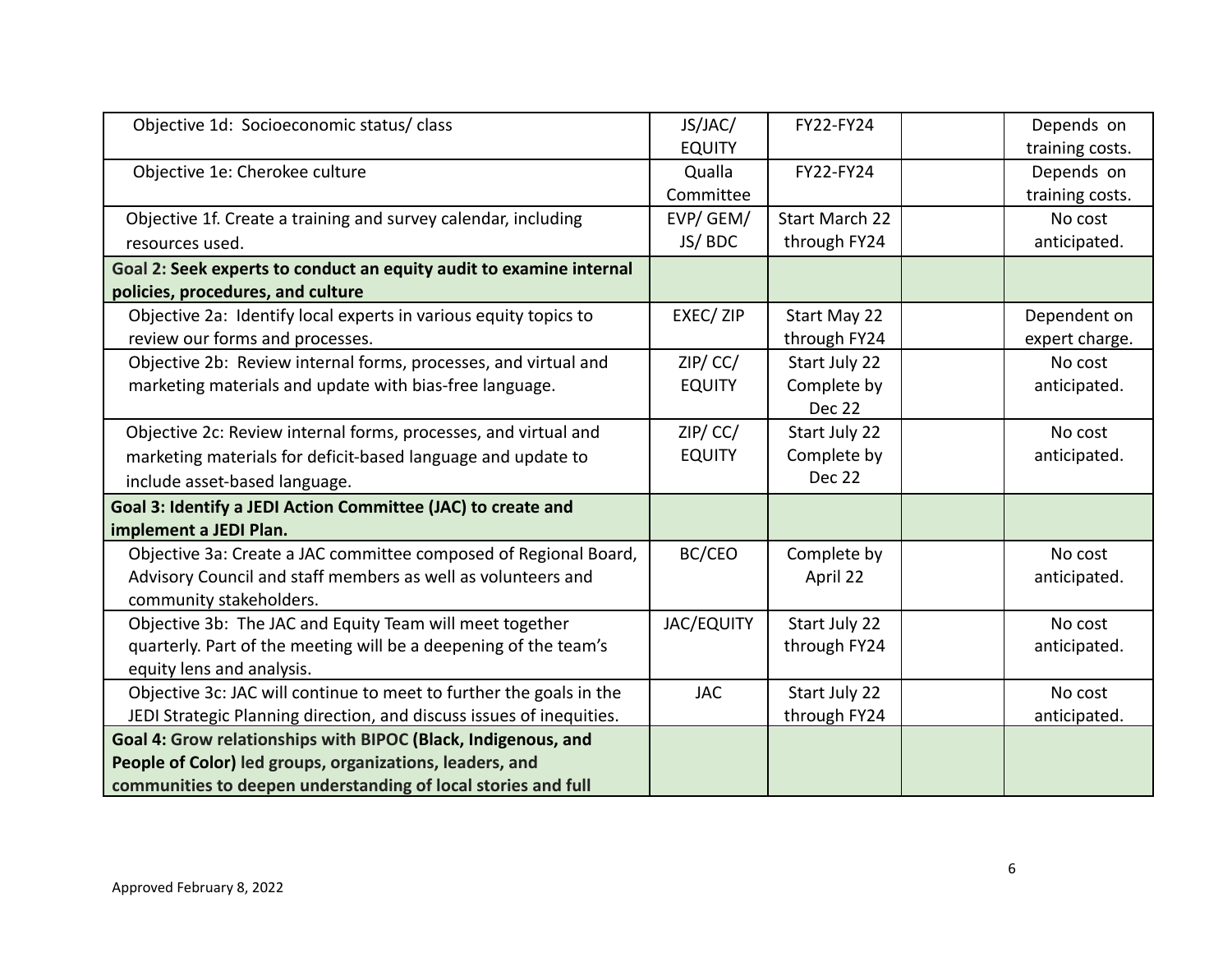| spectrum of strengths/barriers, experiences, and perspectives of<br><b>BIPOC communities.</b> |             |                |              |
|-----------------------------------------------------------------------------------------------|-------------|----------------|--------------|
| Objective 4a: Create collaborative partnerships with other                                    | RB/ZIP/AC   | Start July 22  | No cost      |
| non-profits that are led by or serve BIPOC communities.                                       |             | through FY24   | anticipated. |
| Objective 4b: Strengthen and focus our organization's resources to                            | Qualla Team | Started Jan 22 | No Cost      |
| deepen the relationship with the Eastern Band of the Cherokee                                 |             | through FY24   | Anticipated. |
| Indians (EBCI).                                                                               |             |                |              |
| Goal 5: Establish a supportive environment for all.                                           |             |                |              |
| Objective 5a: Create an affinity space for staff of color to be                               | ZIP         | Started Jan 22 | No cost      |
| supported and empowered. Add other affinity groups as requested.                              |             | through FY24   | anticipated. |

| <b>FOSTER EMPLOYEE AND TEAM STEWARDSHIP - Create a</b><br>culture where employees and volunteers are empowered,<br>supported, are able to set healthy boundaries to prevent<br>burnout, encouraged to spark creativity and grow<br>professionally. We affirm to take care of all teams by focusing<br>on retaining staff, reviewing compensation & benefits;<br>adequate staffing levels; appreciating Bigs; and strengthening<br>the Regional Board of Directors and Advisory Councils | Who Leads* | <b>By When</b>          | <b>Status</b> | <b>Investment</b><br><b>Needed over</b><br>2021 baseline |
|-----------------------------------------------------------------------------------------------------------------------------------------------------------------------------------------------------------------------------------------------------------------------------------------------------------------------------------------------------------------------------------------------------------------------------------------------------------------------------------------|------------|-------------------------|---------------|----------------------------------------------------------|
| <b>Key indicators of success</b><br>Annual staff surveys indicate strong satisfaction.<br>Annual Big surveys indicate strong satisfaction.<br>Decrease in full time staff turnover.<br>Annual board and council surveys indicate strong satisfaction.                                                                                                                                                                                                                                   |            |                         |               |                                                          |
| Goal 1: Add Staff Capacity Over Time and Take Care of Existing Staff.                                                                                                                                                                                                                                                                                                                                                                                                                   |            |                         |               |                                                          |
| Objective 1a: Create a Personnel Committee (PC) to include Regional<br>Board members, CEO and EVP.                                                                                                                                                                                                                                                                                                                                                                                      | BC/CEO     | Complete by<br>April 22 |               | No cost<br>anticipated.                                  |
| Objective 1b: Identify the resources to hire a Development Director.                                                                                                                                                                                                                                                                                                                                                                                                                    | CEO/FC     | FY 22-23                |               | \$45 to \$50k                                            |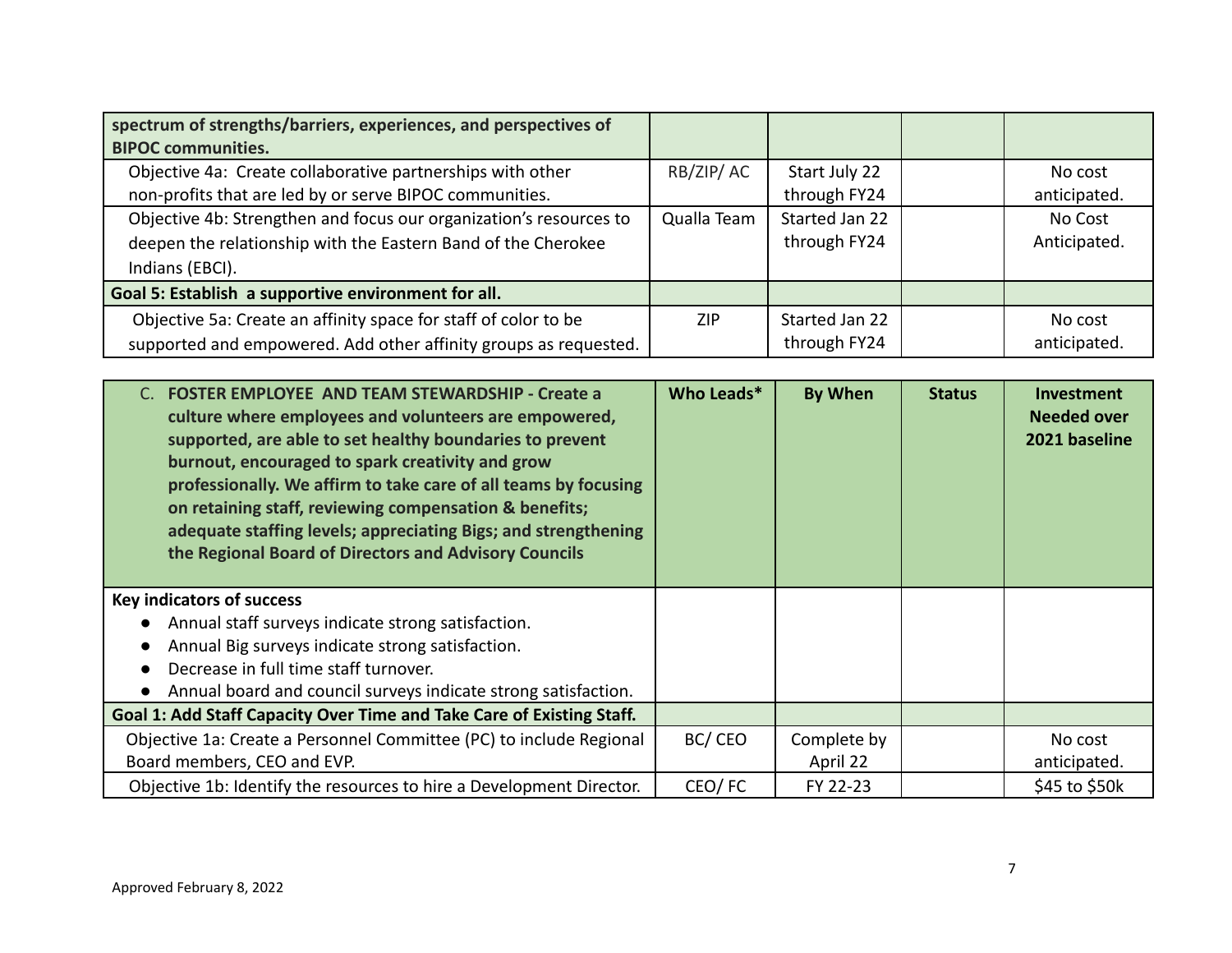| Objective 1c: Review pay scales, explore insurance options and       | EXEC/CEO/          | FY 22-23              | No cost           |
|----------------------------------------------------------------------|--------------------|-----------------------|-------------------|
| other benefits. Establish consistent guidelines to ensure retention  | PC                 |                       | anticipated.      |
| and prevent burnout. Review on an annual basis.                      |                    |                       |                   |
| Objective 1d: Determine additional staffing needs. (eg, HR, finance, | EXEC/ ZIP          | Start June 22         | No cost           |
| development)                                                         |                    | through FY24          | anticipated.      |
| Objective 1e: Support ongoing professional development and create    | ZIP/PC             | July 22               | Minimal cost      |
| a culture supporting self care.                                      |                    |                       | anticipated       |
| Objective 1f: Expand the Internal Leadership Team to include Grant   | <b>ZIP</b>         | Completed             | No cost           |
| and Event Manager and JEDI Specialist.                               |                    | <b>Jan 22</b>         | anticipated.      |
| Objective 1g: Review structure of Program Coordinator job            | ZIP/AC             | <b>Start June 22</b>  | No cost           |
| descriptions and determine how to prioritize match support with      |                    | through FY24          | anticipated.      |
| Advisory Councils. Evaluate capacity of PCS caseload.                |                    |                       |                   |
|                                                                      |                    |                       |                   |
| Goal 2: Be intentional about Nurturing Volunteers/Bigs.              |                    |                       |                   |
| Objective 2a: Implement new ideas provided from the Big              | <b>BIGC</b>        | Start May 22          | Cost determined   |
| <b>Community Committee.</b>                                          |                    | through FY24          | by strategies.    |
| Objective 2b: Host regular Big get-togethers-think regionally and    | <b>BIGC/AC/PCS</b> | FY22 - FY24           | Determined by     |
| execute locally.                                                     |                    |                       | activity.         |
| Objective 2c: Develop a structure and calendar to intentionally      | BIGC/              | <b>Start April 22</b> | TBD by            |
| appreciate Bigs (eg, verbal recognition, gift cards, T-shirts, also  | GEM/PCS            | through FY24          | recognition       |
| volunteer to volunteer).                                             |                    |                       | activities        |
| Objective 2d: Annually promote National Mentoring Month and Big      | CC                 | FY22 - FY24           | TBD by activities |
| Brothers Big Sisters Month.                                          |                    |                       |                   |
| Objective 2e: Provide service opportunities throughout the Region    | <b>CEC</b>         | FY22 - FY24           | TBD by project    |
| for Bigs and Littles to participate in.                              |                    |                       |                   |
| Goal 3: Continue Strengthening the Regional Board of Directors and   |                    |                       |                   |
| <b>Advisory Councils.</b>                                            |                    |                       |                   |
| Objective 3a: Create opportunities for the Regional Board and        | <b>BDC</b>         | FY22 - FY24           | Determined by     |
| Advisory Councils to meet together in-person (pandemic               |                    |                       | event locale.     |
| permitting).                                                         |                    |                       |                   |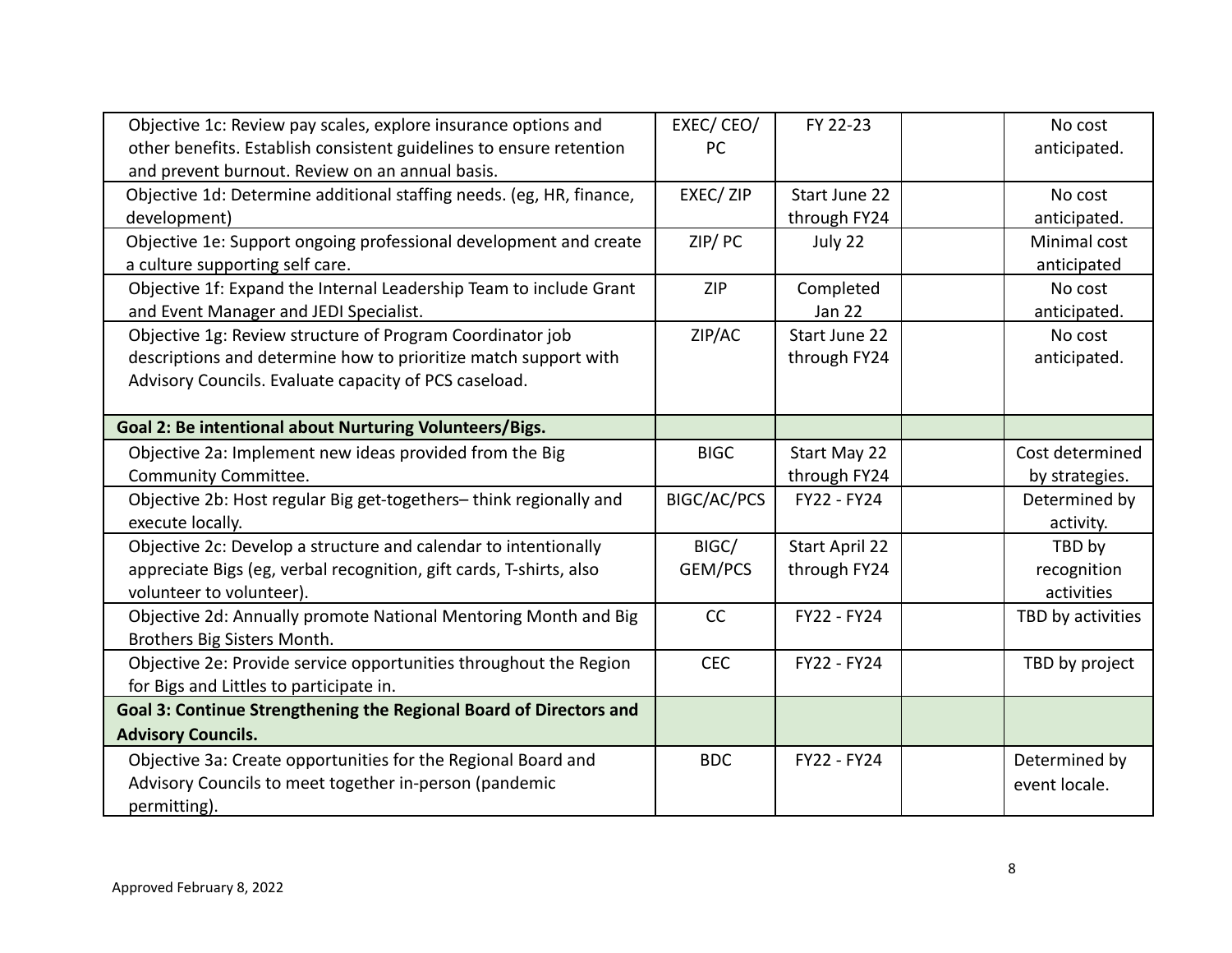| Objective 3b: Survey Regional Board and Advisory Council members      | <b>BDC</b> | Start May 22       | No cost         |
|-----------------------------------------------------------------------|------------|--------------------|-----------------|
| annually. Review board demographics, diversity, expertise to identify |            | through FY 24      | anticipated.    |
| areas for recruitment. Determine in what areas each member            |            |                    |                 |
| wishes to engage.                                                     |            |                    |                 |
| Objective 3c: Schedule one-to-one meetings with all Regional Board    | CEO/VPP    | <b>FY22 - FY24</b> | No cost         |
| members and Advisory Council Chairs with the CEO and VPP once a       |            |                    | anticipated.    |
| year.                                                                 |            |                    |                 |
| Objective 3d: Provide opportunities for Regional Board and Advisory   | CFC.       | <b>FY22 - FY24</b> | TBD by project. |
| Council members to participate in service projects, including         |            |                    |                 |
| AmeriCorps service projects.                                          |            |                    |                 |

| <b>IMPROVE AND EXPAND MARKETING AND COMMUNICATIONS to</b><br>D.<br>raise visibility while highlighting the relevance of BBBSWNC<br>externally. Improve internal communication among councils, staff,<br>board, and volunteers. | Who Leads* | <b>By When</b>                | <b>Status</b> | Investment<br><b>Needed over</b><br>2021 baseline |
|--------------------------------------------------------------------------------------------------------------------------------------------------------------------------------------------------------------------------------|------------|-------------------------------|---------------|---------------------------------------------------|
| <b>Key indicators of success</b>                                                                                                                                                                                               |            |                               |               |                                                   |
| Marketing strategy developed and implemented.<br>Policies and procedures developed for communications.                                                                                                                         |            |                               |               |                                                   |
| Goal 1: Develop an external marketing strategy.                                                                                                                                                                                |            |                               |               |                                                   |
| Objective 1a: Establish policies and procedures for external<br>communication, including a strategy for implementing equity<br>language.                                                                                       | MC/JS      | Complete by<br><b>Aug 22</b>  |               | No cost<br>anticipated.                           |
| Objective 1b: Develop a media strategy. Identify which counties need<br>which types of advertising, determine costs, etc.                                                                                                      | MC/PCS/AC  | Start June 22<br>through FY24 |               | No cost<br>anticipated.                           |
| Objective 1c: Train staff on advertising, branding and marketing.<br>Develop relationships with media personnel in each county.                                                                                                | MC/PCS/AC  | FY22 - FY24                   |               | Minimal cost<br>anticipated.                      |
| Objective 1d: Identify outside professionals to assist with social<br>media regional strategy.                                                                                                                                 | MC.        | Start June 22<br>through FY24 |               | Up to \$5k.                                       |
| Objective 1e. Develop relationships with media sources to position<br>BBBSWNC to be the go-to source for mentoring and related topics.                                                                                         | MC/CC      | <b>FY22-FY24</b>              |               | No cost<br>anticipated.                           |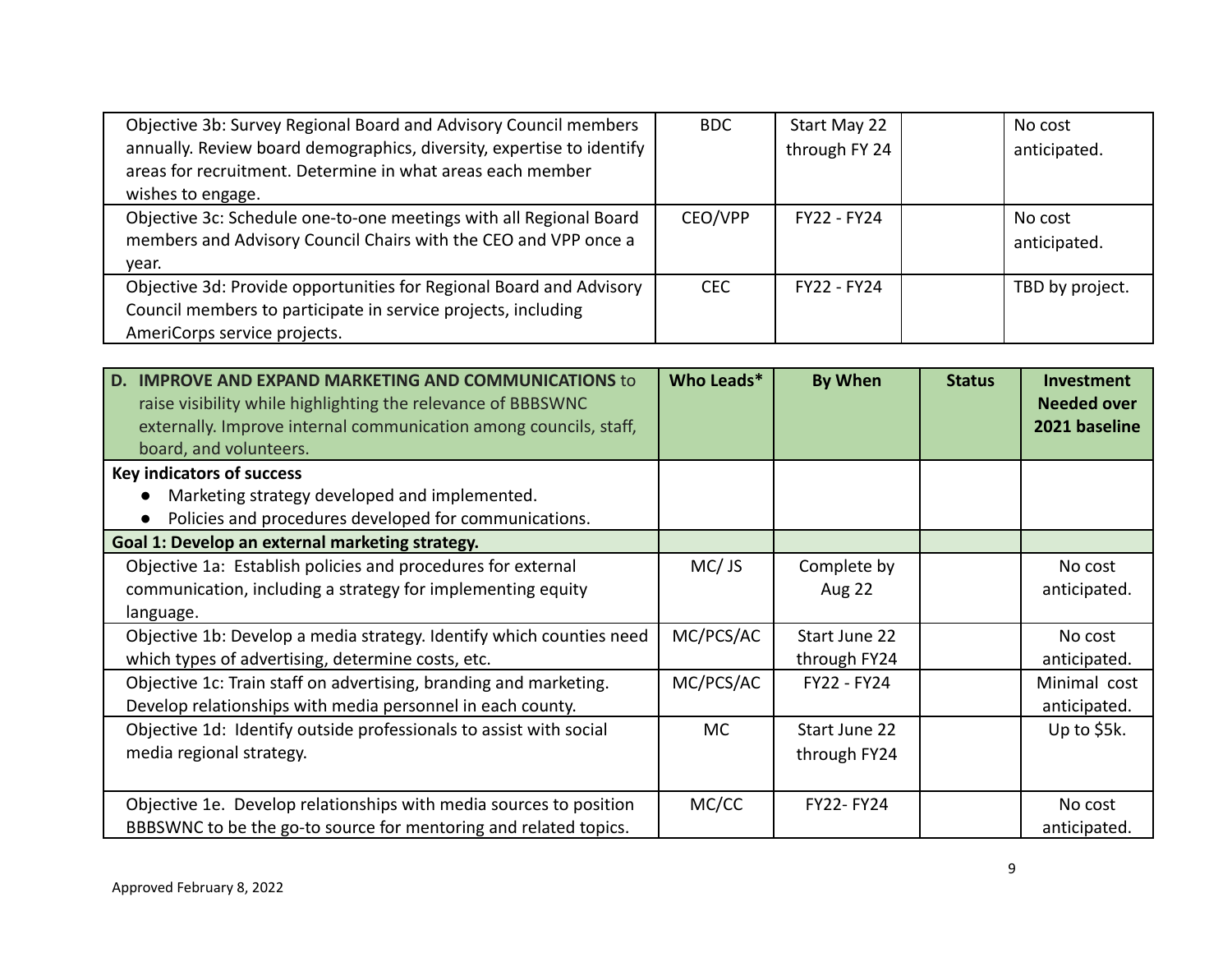| Objective 1f. Identify social influencers to promote BBBSWNC.                                                     | CC/CEO     | FY22 - FY24   | No cost<br>anticipated      |
|-------------------------------------------------------------------------------------------------------------------|------------|---------------|-----------------------------|
| Objective 1g: Incorporate AmeriCorps (Project MARS) highlights and                                                | CC/        | FY22-FY24     | No cost                     |
| stories into external marketing.                                                                                  | AmeriCorps |               | Anticipated.                |
| Objective 1h: Identify potential BBBS spokesperson from the sports<br>and entertainment industry.                 | <b>MC</b>  | FY 22-23      | Dependent on<br>contract.   |
| Objective 1i: Develop an Advocacy Calendar to share important<br>legislation, meetings and funding opportunities. | <b>VPP</b> | FY22-FY24     | Minimal cost<br>associated. |
| Goal 2: Increase communication with grantors and stakeholders.                                                    |            |               |                             |
| Objective 2a: Communicate accomplishments and provide success                                                     | GEM/CC     | Start July 22 | No cost                     |
| stories to grantors and stakeholders by establishing a                                                            |            | through FY24  | anticipated.                |
| communications schedule.                                                                                          |            |               |                             |
| <b>Goal 3: Improve Internal Communications.</b>                                                                   |            |               |                             |
| Objective 3a: Establish policies and procedures for internal                                                      | ZIP/CC     | Complete by   | No cost                     |
| communications.                                                                                                   |            | July 22       | anticipated.                |
| Objective 3b: Streamline calendars.                                                                               | <b>GEM</b> | Complete by   | No cost                     |
|                                                                                                                   |            | April 22      | anticipated.                |
| Objective 3c: Create match activities and fundraising templates for                                               | <b>GEM</b> | Complete by   | No Cost                     |
| PCS and Advisory Councils.                                                                                        |            | June 22       | Anticipated.                |
| Objective 3d: Identify the most effective ways to communicate with                                                | ZIP/PCS/BC | Complete by   | No cost                     |
| Bigs and Parents/Guardians.                                                                                       |            | July 22       | anticipated.                |
| Objective 3e: Develop a monthly email blast about outings, events                                                 | GEM/CC     | Complete by   | No Cost                     |
| and trainings for Bigs and Parents/Guardians.                                                                     |            | April 22      | Anticipated.                |
| Objective 3f: Train Board and Advisory Council members on using a                                                 | CC/GEM     | Complete by   | <b>Minimal Cost</b>         |
| portal to access materials, agendas, etc.                                                                         |            | June 22       | Anticipated.                |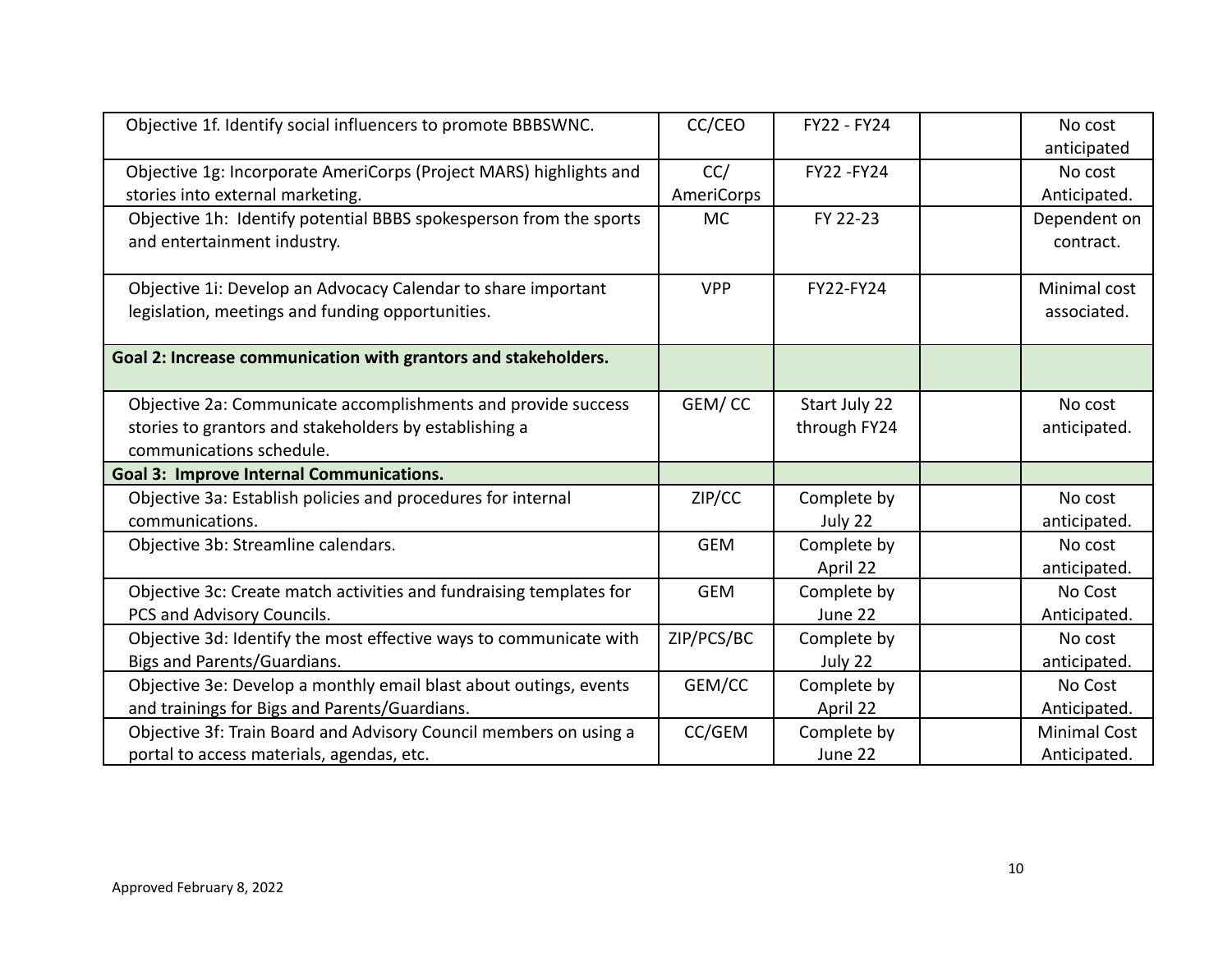| <b>INCREASE FINANCIAL SUSTAINABILITY - Diversify funding beyond</b><br>E. | Who Leads*        | <b>By When</b> | <b>Status</b> | Investment         |
|---------------------------------------------------------------------------|-------------------|----------------|---------------|--------------------|
| grants & other restricted sources to include events, corporate            |                   |                |               | <b>Needed over</b> |
| giving, individual donors, and estate planning                            |                   |                |               | 2021 baseline      |
| <b>Key indicators of success</b>                                          |                   |                |               |                    |
| Diversification of funding streams with no more than 40% of               |                   |                |               |                    |
| total revenue received from grant funding.                                |                   |                |               |                    |
| Have 3 months of operational reserves.                                    |                   |                |               |                    |
| Receive full engagement of Board and Council members in all               |                   |                |               |                    |
| types of fundraising.                                                     |                   |                |               |                    |
| Goal 1: Develop an annual fundraising plan to expand individual           |                   |                |               |                    |
| giving and solidify regional fundraising structure                        |                   |                |               |                    |
| Objective 1a: Develop a Corporate Level Giving Program                    | CEO/VPP/FC        | March 22       |               | Minimal cost       |
|                                                                           |                   |                |               | anticipated.       |
| Objective 1b: Involve all board, staff, and Advisory Councils in          | BC/CEO/VPP        | FY22 - FY24    |               | Dependent on       |
| cultivating relationships & overall fundraising.                          | /RB/AC            |                |               | training costs.    |
| Objective 1c: Explore and identify 1-2 regional fundraisers.              | <b>FC</b>         | Started Jan 22 |               | Dependent on       |
|                                                                           |                   | though FY24    |               | type of event.     |
| Objective 1d: Develop and implement a cultivation and stewardship         | <b>FC</b>         | July 22        |               | Dependent on       |
| plan.                                                                     |                   | through FY24   |               | strategies         |
|                                                                           |                   |                |               | identified.        |
| Objective 1e: Create a fundraising calendar for the region annually.      | <b>FC</b>         | Started Jan 22 |               | No cost            |
|                                                                           |                   | through FY24   |               | anticipated.       |
| Goal 2: Explore additional revenue options.                               |                   |                |               |                    |
| Objective 2a: Identify IRA and other options.                             | <b>FC/FINANCE</b> | Sept 22        |               | No cost            |
|                                                                           |                   |                |               | anticipated.       |
| Objective 2b: Develop a planned giving program.                           | <b>FC/FINANCE</b> | Sept 22        |               | Dependent on       |
|                                                                           |                   |                |               | strategies.        |
| Objective 2c: Develop a 3 month cash reserve for the organization;        | FC/AC/            | Start July 22  |               | No cost            |
| identify for each Council what their county's reserve should be.          | <b>FINANCE</b>    | Complete Dec   |               | anticipated        |
| Review status quarterly.                                                  |                   | 22             |               |                    |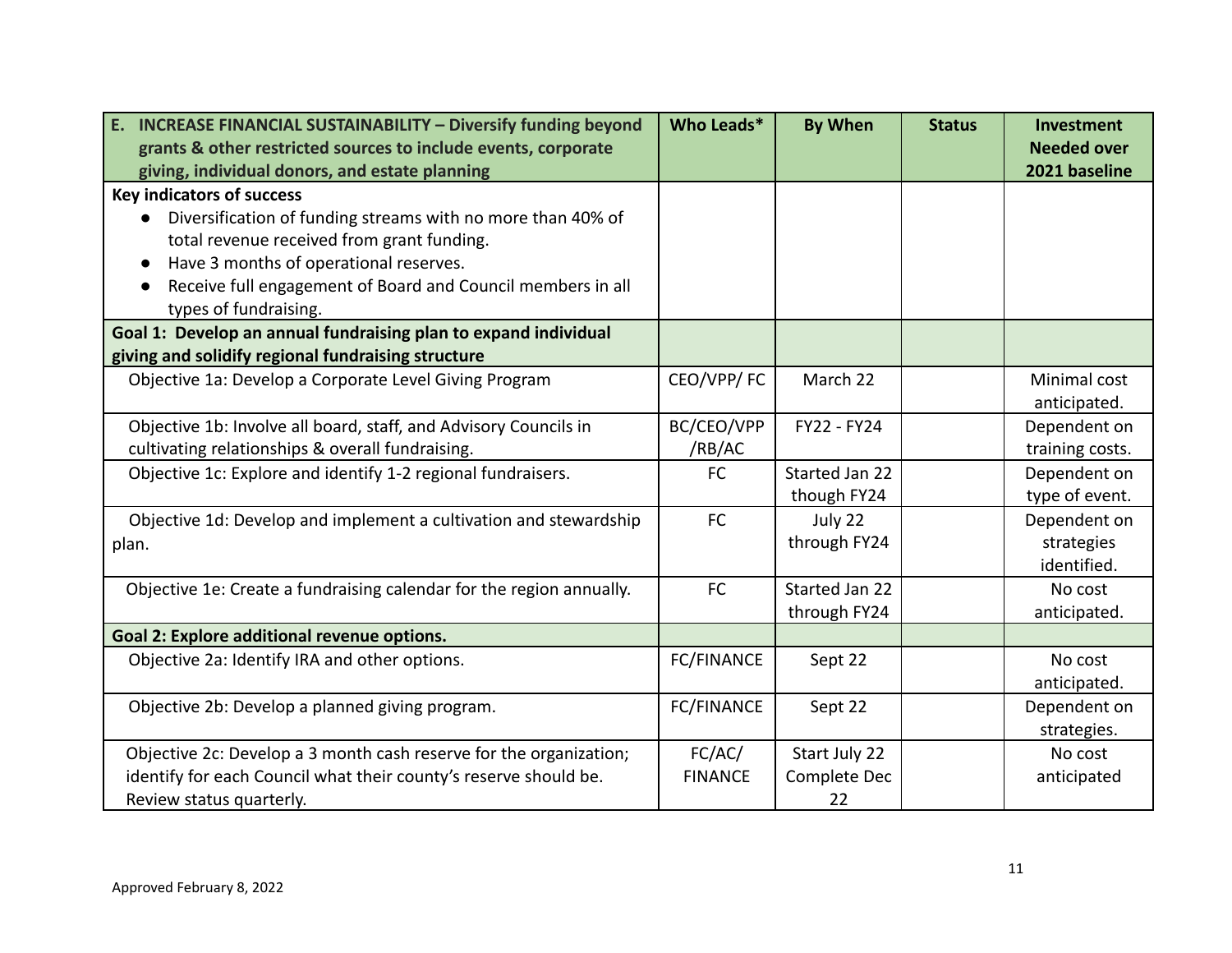| Objective 2d: Determine whether to create an endowment.                                          | <b>FINANCE</b>                    | Dec 22                   | No cost<br>anticipated |
|--------------------------------------------------------------------------------------------------|-----------------------------------|--------------------------|------------------------|
| Goal 3: Review the Development Plan on a regular basis.                                          |                                   |                          |                        |
| Objective 3a: Review and revise the Development Plan.                                            | FC/CEO/VPP                        | Feb 22                   | No cost<br>anticipated |
| Objective 3b: Report quarterly progress to the Regional Board.                                   | FC/CEO/VPP                        | <b>FY22-FY24</b>         | No cost<br>anticipated |
| Goal 4: Review the Strategic Plan on a regular basis.                                            |                                   |                          |                        |
| Objective 4a: Name an ongoing strategic planning committee to<br>monitor progress.               | BC/CEO                            | March 22<br>through FY24 | No cost<br>anticipated |
| Objective 4b: Provide quarterly progress updates to the Regional<br>Board and Advisory Councils. | BC/CEO/<br>Strategic<br>Committee | Complete<br>March 22     | No cost<br>anticipated |

| E.<br><b>CONTINUE MOVING TO A REGIONAL MODEL WHILE BALANCING</b>                                                                                                                              | Who Leads*  | <b>By When</b>          | <b>Status</b> | <b>Investment</b>         |
|-----------------------------------------------------------------------------------------------------------------------------------------------------------------------------------------------|-------------|-------------------------|---------------|---------------------------|
| THE UNIQUE ATTRIBUTES OF EACH COMMUNITY                                                                                                                                                       |             |                         |               |                           |
| <b>Key indicators of success</b><br>All Councils are fully stable, have a minimum of 6 to 10<br>members and are financially solvent.<br>Each Council increases the number of children served. |             |                         |               |                           |
| Goal 1: Increase the number of children served.                                                                                                                                               |             |                         |               |                           |
| Objective 1a. Establish partnerships with schools and other referral<br>agencies to increase the number of children referred.                                                                 | AC/ PCS/ZIP | <b>FY22-FY24</b>        |               | No cost<br>anticipated.   |
| Objective 1b. Develop recruitment strategies to increase the number<br>of Bigs and Littles.                                                                                                   | MC/AC/PCS   | <b>FY22-FY24</b>        |               | Depends on<br>strategies. |
| Goal 2: Review roles and responsibilities of Regional Board and<br><b>Advisory Councils.</b>                                                                                                  |             |                         |               |                           |
| Objective 2a: Have annual refresher, review and training on Advisory<br>Council and Regional Board manuals, Bylaws, and responsibilities.                                                     | CEO/VPP     | every June<br>FY22-FY24 |               | No cost<br>anticipated.   |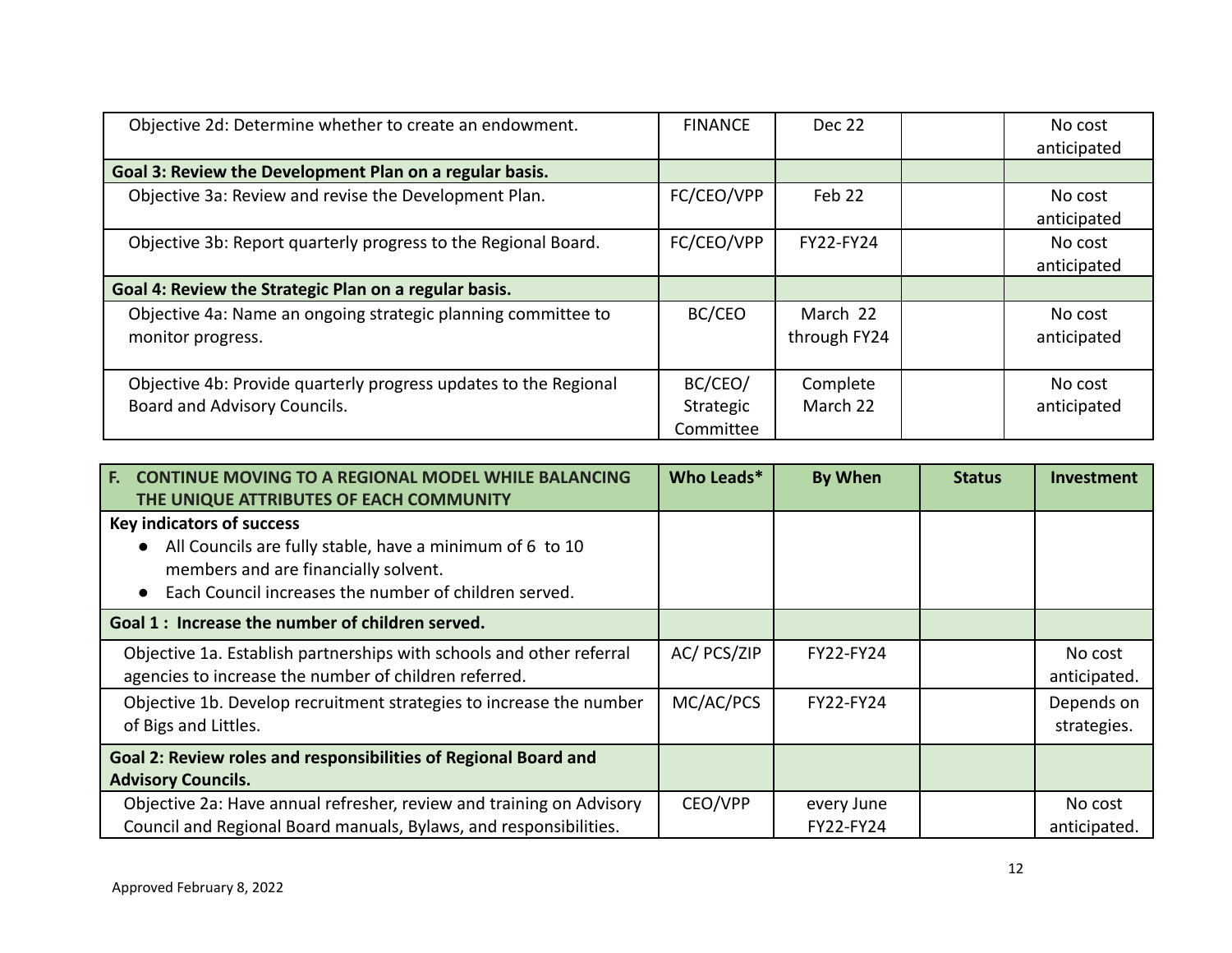| Objective 2b: Create a portal to give access to relevant documents to<br>all Advisory Councils and Regional Board members.   | CC                    | Complete June<br>22               | Depends on<br>website<br>costs. |
|------------------------------------------------------------------------------------------------------------------------------|-----------------------|-----------------------------------|---------------------------------|
| Objective 2c: Hold Advisory Council orientations once a month to<br>outline roles and responsibilities.                      | CEO/VPP               | Started Jan 22<br>through FY24    | No cost<br>anticipated.         |
| Objective 2d: Hold Regional Board orientation with new members as<br>warranted.                                              | CEO/VPP               | FY22-FY24                         | No cost<br>anticipated.         |
| Goal 3: Increase Advisory Council participation with the Regional<br>Board.                                                  |                       |                                   |                                 |
| Objective 3a: Periodically invite Advisory Council members to attend<br>Regional Board meetings.                             | BC/CEO                | FY22-FY24                         | No cost<br>anticipated.         |
| Objective 3b: Require the Regional Board of Directors Exec Team to<br>attend at least one Advisory Council meeting annually. | BC/EXEC               | FY22-FY24                         | No cost<br>anticipated.         |
| Objective 3c. Include various Council members on different working<br>committees.                                            | BC/CEO/RB             | FY22-FY24                         | No cost<br>anticipated.         |
| Goal 4: Share best practices across Advisory Councils.                                                                       |                       |                                   |                                 |
| Objective 4a: Plan program fundraising and enrichment activities<br>across Advisory Councils.                                | AC/PCS/ ZIP           | Start April 22<br>FY22-FY24       | Minimal<br>activity cost.       |
| Objective 4b: Facilitate quarterly meetings between Advisory Council<br>Chairs and members of different Advisory Councils.   | BC/CEO/<br><b>VPP</b> | <b>Start April</b><br>22FY22-FY24 | No cost<br>anticipated.         |
| <b>Goal 5: Clarify role of Program Coordinators.</b>                                                                         |                       |                                   |                                 |
| Objective 5a: Support the role of Program Coordinators in the<br>Advisory Councils.                                          | <b>ZIP</b>            | FY22-FY24                         | No cost<br>anticipated          |
| <b>Goal 6: Solidify Advisory Council structures.</b>                                                                         |                       |                                   |                                 |
| Objective 6a: Determine whether to consolidate Buncombe Advisory<br>Council into Regional.                                   | EXEC/RB               | Complete by<br>April 22           | Minimal cost<br>projected.      |
| Objective 6b: Set Advisory Council recruitment as a top priority in all<br>Advisory Councils.                                | CEO/VPP/<br>AC/PCS    | Started Jan 22<br>FY22-FY24       | Depends on<br>activities.       |
| Objective 6c: Utilize current committee structure to increase the<br>pool for council and board membership                   | CEO/VPP/<br>AC/PCS    | FY22-FY24                         | No cost<br>anticipated.         |